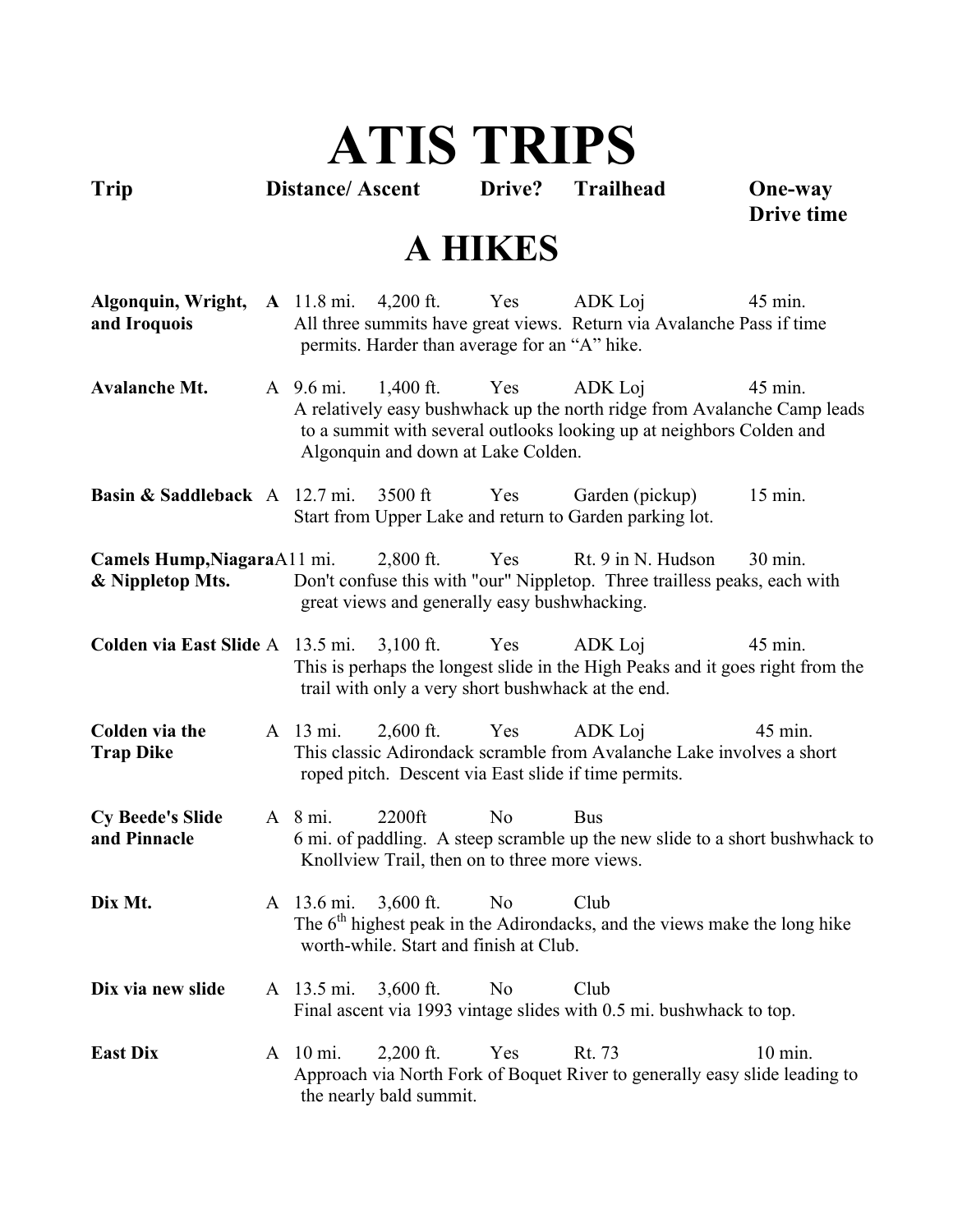| <b>Giant &amp; Rocky Peak</b> A 11 mi.<br>from New Russia |                                                                   |                                                                     |                | 5,300 ft. Yes Rt. 9 in New Russia<br>Ascend over Bald Peak to Rocky Peak and Giant. Down the Ridge Trail to<br>Chapel Pond. An Adirondack classic as nearly half the hike is in the open. | $20 \text{ min}$ . |
|-----------------------------------------------------------|-------------------------------------------------------------------|---------------------------------------------------------------------|----------------|-------------------------------------------------------------------------------------------------------------------------------------------------------------------------------------------|--------------------|
| <b>Giant via North</b><br><b>Trail</b>                    | A 10.4<br>to Chapel Pond.                                         | $3,300$ ft.                                                         | Yes            | <b>Rt. 9N</b><br>Ascent via Owl Head Lookout to summit with return via Zander Scott Trail                                                                                                 | 20 min.            |
| Gothics via<br>"True North" Slide                         | $A \quad 9 \text{ mi.}$<br>via bus.                               | $3,100$ ft.                                                         | Yes            | The Garden<br>Ascend from Johns Brook to the base of a vast amphitheater of rock and then<br>via a combination of old and new slides. Descend via Pyramid and return                      | $10 \text{ min}$ . |
| Gothics&Sawteeth                                          | A 8.8 mi.                                                         | $3,500$ ft.<br>Warden's Camp and return by boat. (Or reverse)       | N <sub>0</sub> | <b>Bus</b><br>Up Gothics via Beaver Meadow Trail, then down over Sawteeth to                                                                                                              |                    |
| <b>Indian Pass</b><br><b>Traverse</b>                     | A 10.4 mi.                                                        | $800$ ft.<br>highest cliff at 1,000 ft.                             | Yes            | Tahawus/ADK Loj<br>A hike through Indian Pass with its view of Wallface, the Adirondack's                                                                                                 | 1 <sub>hr</sub>    |
| <b>Indian Pass and</b><br><b>Avalanche Pass</b>           |                                                                   | A 15.0 mi. 2,100 ft. Yes<br>Adirondacks two most impressive passes. |                | ADK Loj<br>A bit harder than the Indian Pass traverse, this round trip takes in the                                                                                                       | 45 min.            |
| <b>Jay Range traverse</b><br>(partial bushwhack)          | $A \quad 9 \text{ mi.}$<br>Mt. (All trailless<br>generally easy.) | $2,500$ ft.                                                         | Yes            | Jay(Upper Valley Rd.) 30 min.<br>Ascent of Jay Mt. from west via trail with descent via Slip and Saddleback<br>but the views are great and the bushwhacking                               |                    |
| Lower Great Range $A$ 10.5 mi. 5,200 ft.                  |                                                                   |                                                                     | N <sub>0</sub> | Ausable Club<br>Ascents of Lower and Upper Wolf Jaw, Armstrong, and Gothics with<br>descent to Lower Lake. Bus ticket needed for return.                                                  |                    |
| <b>Lower Wolf Jaw</b><br>via new slide                    | A 7.7 mi.<br>Wedge Brook.                                         | $2,300$ ft.                                                         | Yes            | The Garden<br>A relatively easy slide significantly enlarged by Hurricane Irene. Return via                                                                                               | 10 min.            |
| <b>Macomb Mt.</b>                                         | A 7.5 mi.                                                         | $2,400$ ft.<br>Ascent via a slide to a mostly open summit.          | Yes            | Elk Lake                                                                                                                                                                                  | 45 min.            |
| <b>MacNaughton Mt.</b><br>w/canoe approach                | $A \quad 9 \text{ mi}$                                            | $2,400$ ft.                                                         | Yes            | <b>Upper Works</b><br>A 1.5 mi. paddle across Henderson Lake saves 2 mi. of hiking to the start of<br>the often thick bushwhack to the summit where there are views to the south.         | $1hr$ .            |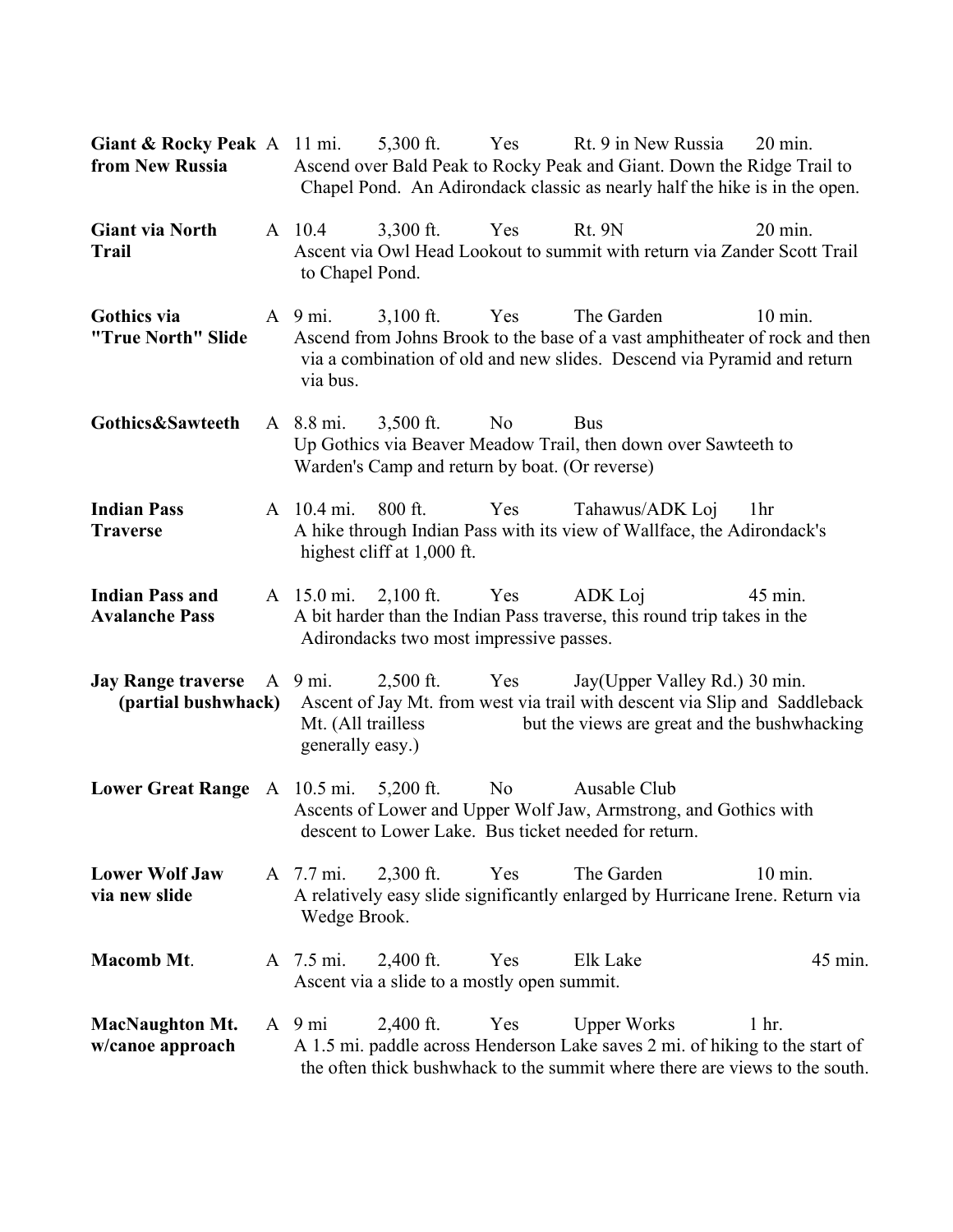| <b>Marcy from</b><br><b>ADK Loj</b>         | A 15 mi.<br>Falls add interest.  | $3,200$ ft.                                               | Yes            | ADK Loj<br>The shortest trail to Marcy. The route is often crowded but views at Indian                                                                            | 45 min.           |
|---------------------------------------------|----------------------------------|-----------------------------------------------------------|----------------|-------------------------------------------------------------------------------------------------------------------------------------------------------------------|-------------------|
| <b>Marcy Traverse</b>                       | A 15.5 mi.                       | $3,900$ ft.                                               | Yes            | Return-Garden<br>Up Lower Lake, over Bartlett Ridge to Marcy, and return to the Garden.                                                                           | $10 \text{ min.}$ |
| Marcy via<br><b>Bartlett Ridge</b>          | A 12.6 mi.<br>vertical ascent.   | $4,600$ ft.                                               | N <sub>0</sub> | <b>Bus</b><br>By boat to the end of the Lower Lake and then over Bartlett Ridge and<br>through Panther Gorge. A shorter hike than from ADK Loj, but more          |                   |
| Moose & McKenzie                            | A 10 mi.                         | $2,300$ ft.                                               | Y              | Lake Placid<br>Located on west shore of Lake Placid, both peaks offer unique views in all<br>directions. Newly-opened trail makes for easy, uncrowded hiking.     | 45 min.           |
| Nippletop $\&$<br>Dial                      | A 9.5 mi.<br>Lake Road.          | $4,000$ ft.                                               | N <sub>0</sub> | <b>Bus</b><br>Climb Nippletop via Elk Pass and then down the long ridge to Dial, Bear<br>Den, and through the Noonmark Burn Area. Walk back the final mile of the |                   |
| Nippletop via<br>the slide                  | A 12 mi.                         | $4,500$ ft.                                               | N <sub>o</sub> | <b>Bus</b><br>From Elk Pass, a thick bushwhack leads to the base of one of the longest<br>slides in the Adirondacks. Return via Dial possible.                    |                   |
| <b>Panorma Bluff</b><br>and Stillwater      | A 14 mi.<br>and the Range.       |                                                           | No             | <b>Bus</b><br>10 mi. of this trip is by boat, leading to unmatched views of Marcy, Skylight                                                                       |                   |
| <b>Peak 3373</b>                            | $A \ 8 \text{mi}$ .              | $1,200$ ft.<br>$\mathbf{Y}$<br>Challenging route finding. |                | Crow Clearing<br>A relatively easy bushwhack to a remote ledge with good views.                                                                                   | $20 \text{ min}$  |
| Saddleback via<br><b>Shanty Brook Slide</b> | A 9.5 mi.<br>Return via Gothics. | $3,200$ ft.                                               | N              | <b>Bus</b><br>Start from Upper Lake and hike 2 mi. toward Sawteeth. Then, 1.5 mi. of<br>generally easy bushwhacking leads to base of slide. Moderate scramble.    |                   |
| Saddleback via<br><b>Orebed Brook slide</b> | A 13 mi.                         | $2,800$ ft.<br>Some thick bushwhacking above the slide.   | yes            | The Garden<br>The new (Hurricane Irene) slide offers an interesting approach to this peak.                                                                        | $10$ min.         |
| <b>Street and Nye</b>                       | A 8 mi.                          | $2,800$ ft.                                               | Yes            | ADK Loj<br>Both peaks now have "designated paths" so route finding is now relatively<br>easy. Some views from Street and even now from Nye.                       | 45 min.           |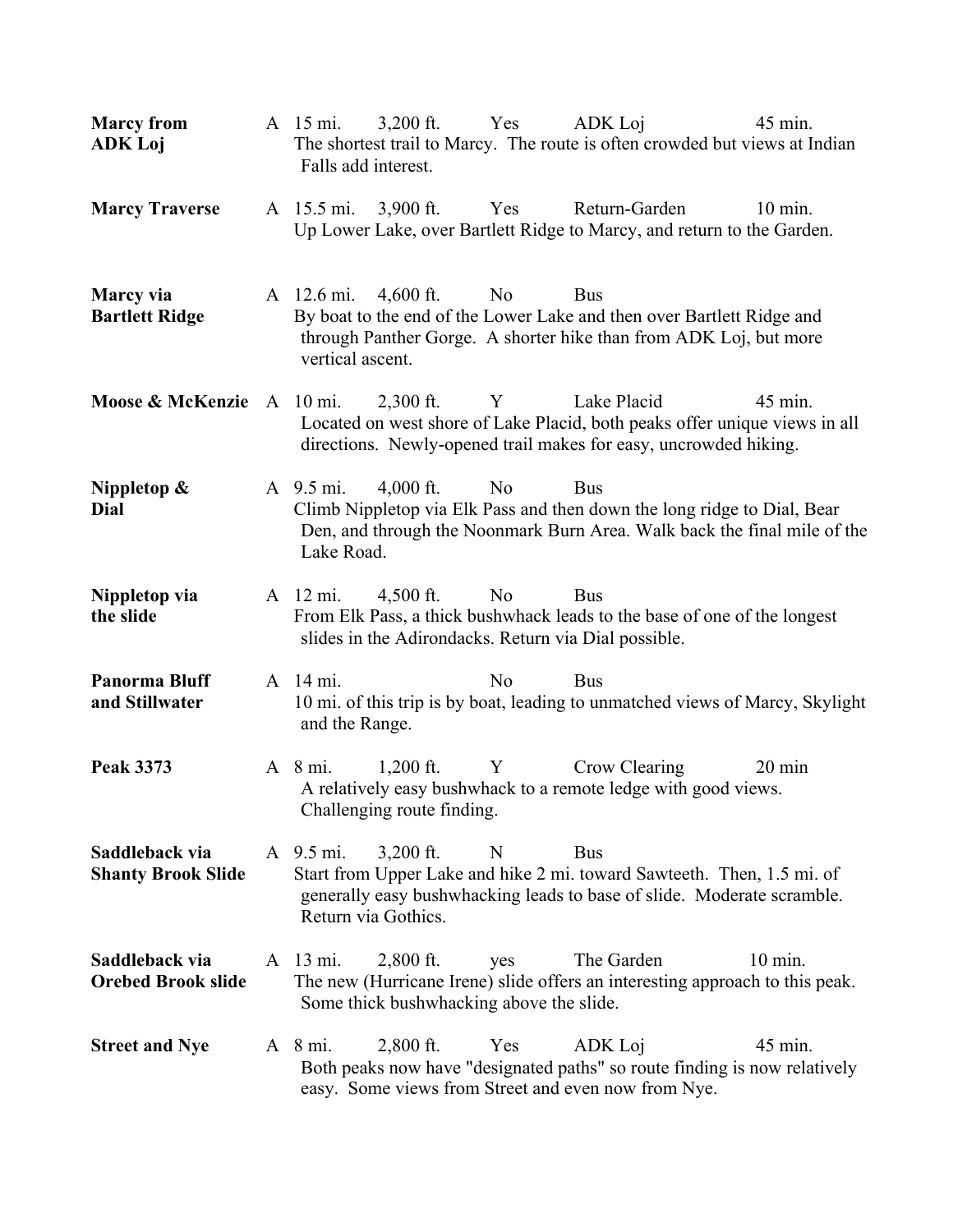| <b>Tabletop</b>                             | A 10.6          | $2,100$ ft. Yes ADK Loj        |                                                                                                                                                                                              | 45 min.           |
|---------------------------------------------|-----------------|--------------------------------|----------------------------------------------------------------------------------------------------------------------------------------------------------------------------------------------|-------------------|
|                                             |                 |                                | Hike to Indian Falls and take the recently improved herdpath to the summit<br>which offers partial views of Marcy and the Great Range                                                        |                   |
| <b>Tabletop &amp; Phelps</b>                |                 | A 13 mi. 3,200 ft. Yes ADK Loj | Hike to Indian Falls and climb Tabletop's recently improved herdpath, then<br>back down and up trailed Phelps with a view to make up for Tabletop.                                           | 45 min.           |
| Upper Great Range $A$ 11.2 mi. 5,400 ft. No |                 |                                | Bus<br>Climb Haystack, Basin, Saddleback, and Gothics with return to Boathouse.                                                                                                              |                   |
|                                             |                 | herdpath to Esther.            | <b>Whiteface &amp; Esther</b> A 9.6 mi. 3,200 ft. Yes Whiteface Highway 30 min.<br>Up via old Marble Mt. ski center to Whiteface with side trip on a good                                    |                   |
| Whiteface Mt. via<br>west slide             | summit "arete". |                                | A 11.5 mi. 3,200 ft. Yes Connery Pond<br>This prominent slide has both some thick bushwhacking and steep<br>scrambling, but finishes with clean rock to the tourist trail on the spectacular | $40 \text{ min.}$ |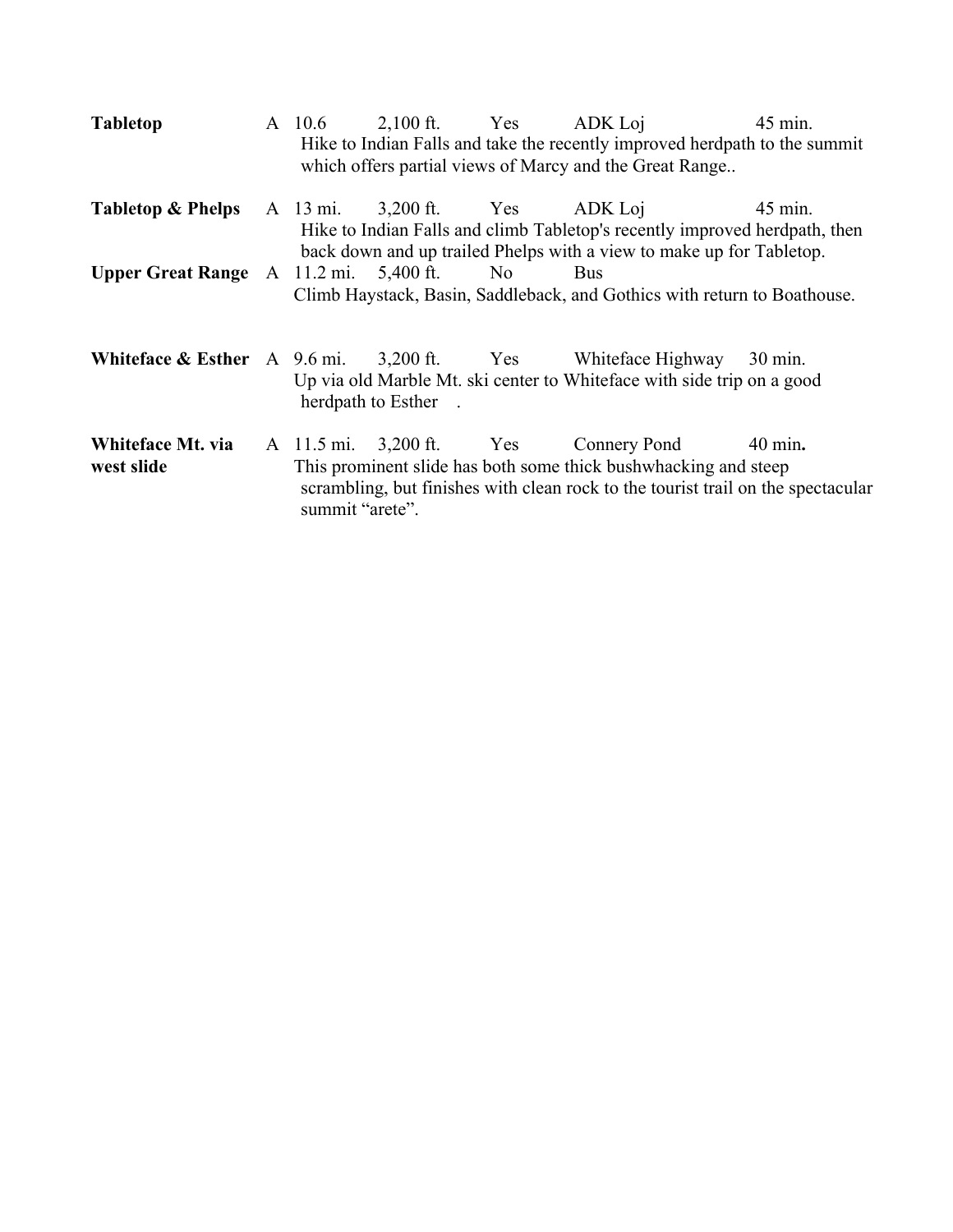### **AA HIKES**

| <b>Trip</b>                       | <b>Distance/Ascent</b>                   |                                                        | Drive? | <b>Trailhead</b>                                                                                                                                | <b>One-way</b><br><b>Drive time</b>                                                   |
|-----------------------------------|------------------------------------------|--------------------------------------------------------|--------|-------------------------------------------------------------------------------------------------------------------------------------------------|---------------------------------------------------------------------------------------|
| <b>Allen</b>                      | AA19.6 mi. 2,000 ft.<br>Hurricane Floyd. |                                                        | Yes    | Tahawus<br>Half trail walking, half herdpath, some views on the summit thanks to                                                                | 75 min.                                                                               |
| <b>Cliff &amp; Redfield</b>       | AA21 mi.                                 | $3,200$ ft.                                            | Yes    | ADK Loj<br>are trailless. Some unique views from Redfield, and now, thanks to<br>Hurricane Floyd, some views from Cliff as well.                | 45 min. Both                                                                          |
| Dix Range Traverse AA15 mi.       |                                          | $4,700$ ft.                                            | Yes    | Elk Lake<br>Ascents of Macomb, S. Dix, E. Dix, Hough and Dix with return to Club.                                                               | 45 min.                                                                               |
| <b>Great Range</b><br>(all of it) | AA20.5 mi. 7,800 ft. Yes                 | with Lower Wolf Jaw.                                   |        | ADK Loj                                                                                                                                         | 45 min.<br>Start from ADK Loj and hike back to Club starting with Marcy and finishing |
| <b>Marshall</b>                   | AA17 mi.                                 | possible if time permits.                              |        | 2,600 ft. Yes ADK Loj<br>Up via Indian Pass trail and Cold Brook Pass, return via Avalanche Pass                                                | 45 min.                                                                               |
| <b>Santanoni Range</b>            | $AA17$ mi.                               | $4,100$ ft.<br>of trail walking and 9 mi. of herdpath. | Yes    | Tahawus<br>Ascent of Panther, Santanoni and Couchsachraga with about 8 mi.                                                                      | $1$ hr.                                                                               |
| <b>Skylight &amp; Gray</b>        | AA14.5 mi.                               | $5,200$ ft.                                            | Yes    | Lower Lake<br>Paddle up Lower Lake and then over Bartlett Ridge to Skylight with its<br>spectacular view plus Gray with a short, easy herdpath. | 15 min.                                                                               |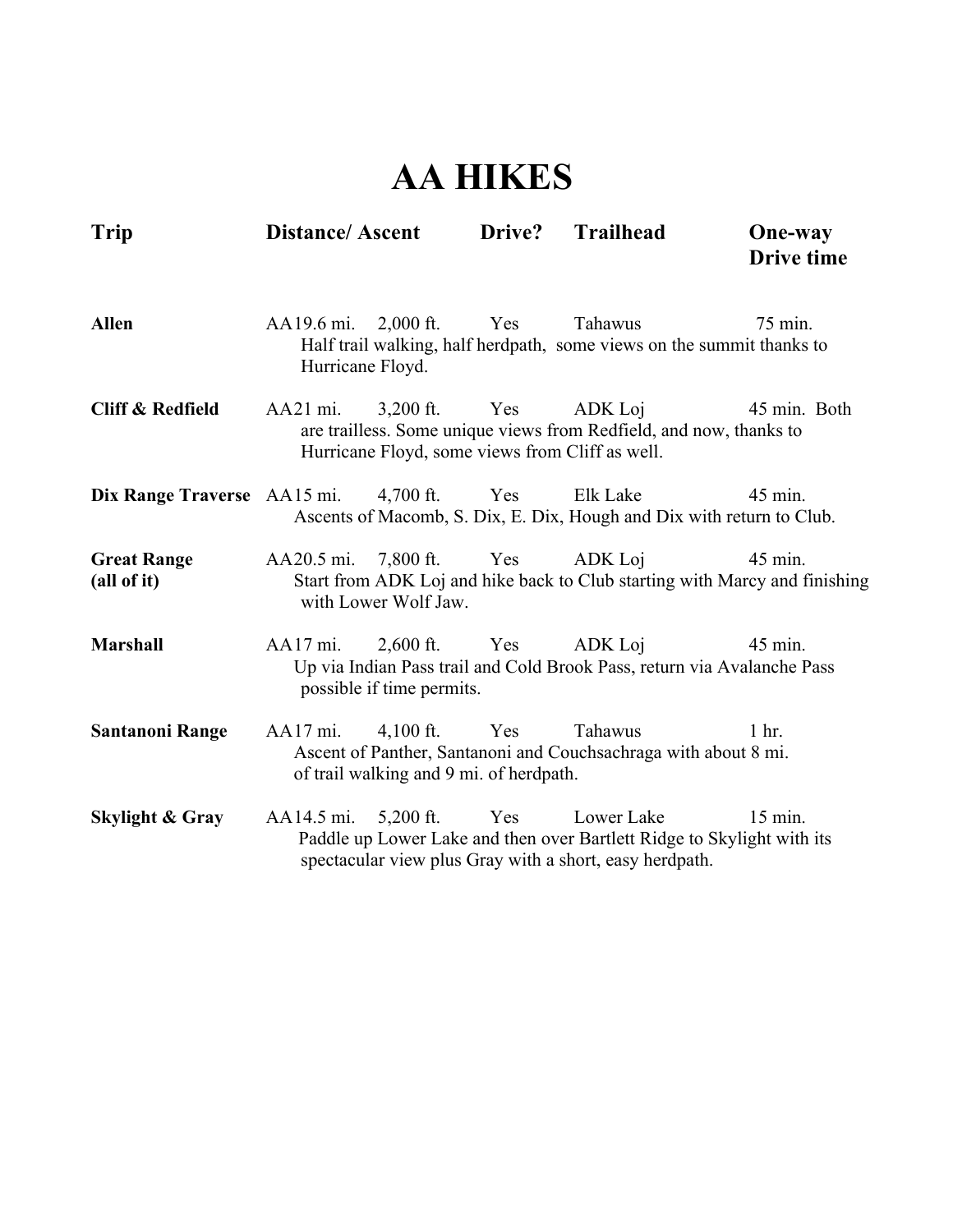#### **B HIKES**

| <b>Trip</b>                          |   | <b>Distance/Ascent</b>                                                            | Drive?       | <b>Trailhead</b>                                                                                                                                       | <b>One-way</b><br><b>Drive time</b> |
|--------------------------------------|---|-----------------------------------------------------------------------------------|--------------|--------------------------------------------------------------------------------------------------------------------------------------------------------|-------------------------------------|
| Adams, Mt.                           |   | B 4.8 mi.<br>$1,800$ ft.<br>Wallface cliff and the High Peaks.                    | $\mathbf{Y}$ | Tahawus<br>A sometimes steep hike leads to a restored fire tower with a great view of the                                                              | 1 <sub>hr.</sub>                    |
| <b>Algonquin Peak</b>                |   | $3,000$ ft.<br><b>B</b> 8 mi.<br>for nearly 2 mi., but the view is worth it.      | Yes          | ADK Loj<br>Harder than the average "B" climb as the trail is quite steep                                                                               | 45 min.                             |
| <b>Ampersand Mt.</b>                 |   | <b>B</b> 5.4 mi.<br>$1,775$ ft.<br>Super views of the High Peaks and lake country |              | Yes W. of Saranac Lake                                                                                                                                 | 1 <sub>hr.</sub>                    |
| <b>Avalanche Lake</b>                |   | 600<br>B 8.5                                                                      | Yes          | ADK Loj<br>A mostly easy hike to one of the Adirondack's most spectacular passes and<br>lakes. The damage at the base of the 1999 slide is impressive. | 45 min.                             |
| <b>Bald Peak</b>                     |   | $2,600$ ft.<br>B 7.8 mi.<br>trip, but there is blueberrying galore.               | Yes          | Rt. 9 in New Russia<br>A beautiful series of ledges culminating in a rocky summit. Hard for a "B"                                                      | $20 \text{ min.}$                   |
| <b>Big Slide via</b><br>the Brothers |   | <b>B</b> 9.4 mi.<br>$2,800$ ft.<br>Brothers with return via Johns Brook.          | Yes          | The Garden<br>One of the harder "B" climbs, the hike goes over the rocky ledges of the                                                                 | $10$ min.                           |
| Boreas Mt.                           |   | <b>B</b> 6.5 mi.<br>$1,900$ ft.                                                   | Yes          | Elk Lake<br>This former fire tower peak still has good views. Approach by permission<br>from Elk Lake Lodge, although a public trail is being planned. | 45 min.                             |
| <b>Buck Mt.</b>                      | B | 1200<br>6 mi.<br>the Dix Range.                                                   | Yes          | Rt. 9 in N. Hudson<br>Relatively easy bushwhacking to a little-known rocky summit with views of                                                        | 30 min.                             |
| <b>Camel's Hump</b>                  |   | B 7 mi.<br>$1,900$ ft.                                                            | Yes          | Rt. 9 in N. Hudson<br>A relatively easy bushwhack to a spectacular rocky summit                                                                        | 30 min.                             |
| <b>Cascade &amp; Porter</b>          |   | B 6.2 mi.<br>$2,200$ ft.<br>and is equally nice.                                  | Yes          | Cascade Pass<br>Cascade is the easiest 4,000 ft. peak to climb. Porter is but a short side trip                                                        | $20 \text{ min.}$                   |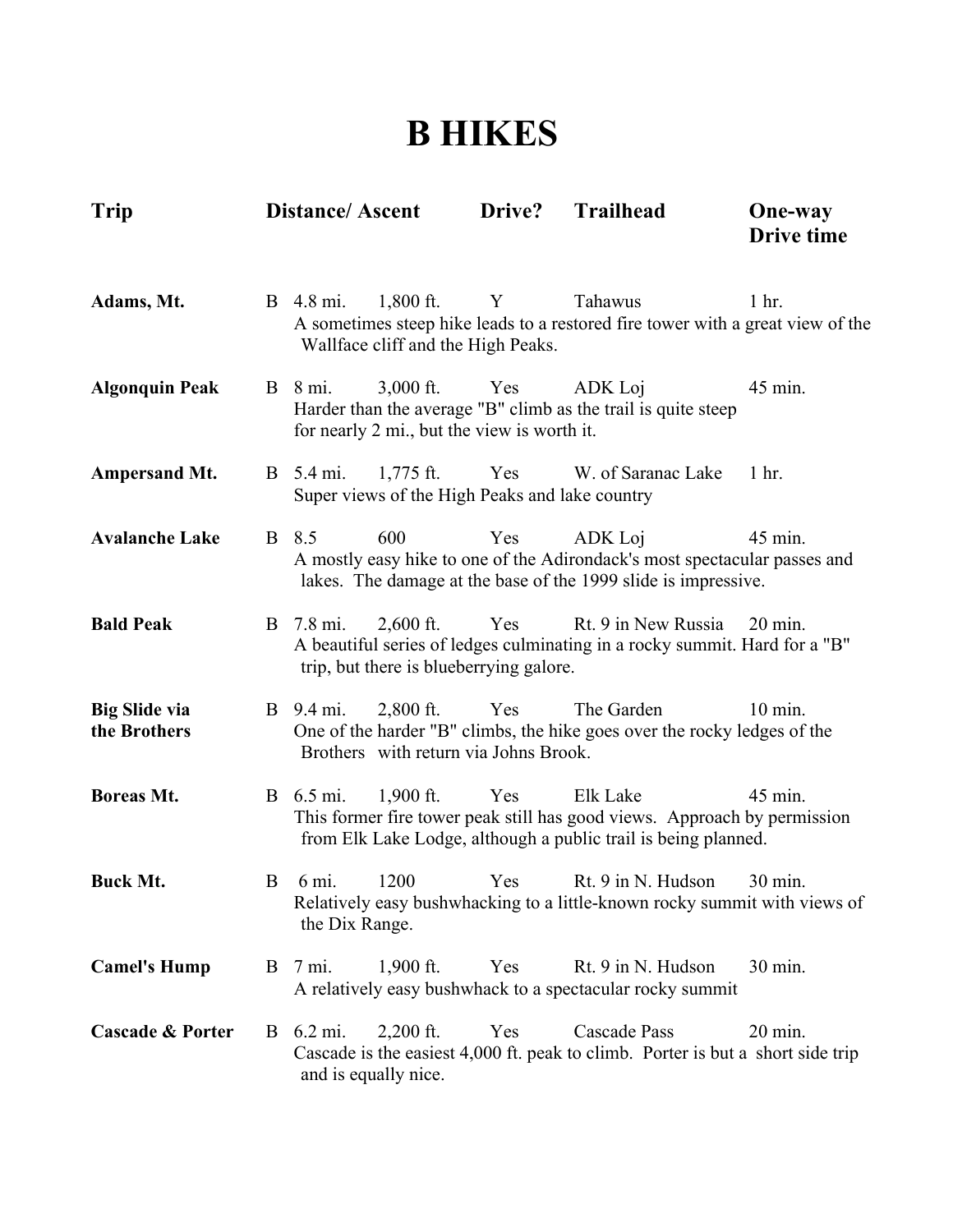| <b>Cascade &amp; Porter</b><br>to K.V. Airport | B  | 7.9 mi.<br>Porter.                | $2,200$ ft.                                                               | Yes            | Cascade Pass<br>A slightly harder return from Porter via the long but interesting ridge from                                                                        | $20 \text{ min.}$ |
|------------------------------------------------|----|-----------------------------------|---------------------------------------------------------------------------|----------------|---------------------------------------------------------------------------------------------------------------------------------------------------------------------|-------------------|
| Colvin                                         |    | B 6.1 mi.                         | $2,300$ ft.<br>be used to make this a round trip.                         | N <sub>0</sub> | <b>Bus</b><br>Summit has a spectacular view straight down to the Lower Lake. Boats may                                                                              |                   |
| <b>Colvin &amp; Blake</b>                      | B. | 7.1 mi.<br>Fish Hawk Cliffs.      | $2,800$ ft.                                                               | N <sub>0</sub> | <b>Bus</b><br>Boats used to make this a round trip with ascent/descent via Indian Head and                                                                          |                   |
| <b>Cy Beede's Ledge</b>                        |    | B 10 mi.                          | 900 ft.                                                                   | N <sub>o</sub> | <b>Bus</b><br>Most (6 mi.) of the distance is paddling across the Lower and Upper Lakes to<br>the start of the short climb to this classic view of the Great Range. |                   |
| Dial Mt.                                       |    | B 8.6 mi.                         | $3,060$ ft.                                                               | N              | <b>Bus</b><br>Traverse the Noonmark Burn Area and its great views on the way<br>to the summit of Dial and its great views of the Range.                             |                   |
| <b>Fairy Ladder Falls</b>                      |    | $B \t 6 mi.$                      | $1,100$ ft.                                                               | N <sub>0</sub> | <b>Bus</b><br>Located a short bushwhack from the Gill Brook Trail, this pictures que falls<br>was named by Colvin. Return via Fish Hawk Cliffs and Indian Head.     |                   |
| Giant                                          |    | <b>B</b> 6.6 mi.<br>back to Club. | $3,050$ ft.                                                               | Yes            | Chapel Pond<br>Ascend via Zander Scott Trail, descend via Roaring Brook Trail and walk                                                                              | $5 \text{ min.}$  |
| <b>Gothics</b>                                 |    | <b>B</b> 6.1 mi.                  | $3,050$ ft.<br>a swim if time permits.                                    | N <sub>0</sub> | <b>Bus</b><br>Up via Beaver Meadow Trail and down over Pyramid to the Lower Lake and                                                                                |                   |
| Haystack                                       |    |                                   | B 9 mi. 3,075 ft. No Bus<br>Lake, then up the sometimes very steep trail. |                | This is a hard "B" climb, but the view is worth it! By boat up the Lower                                                                                            |                   |
| <b>Hopkins &amp; Spread</b><br>Eagle           |    | $B \t 6 mi.$                      | $2,300$ ft.<br>available back from Beede Road.                            | Yes            | <b>Mossy Cascade</b><br>Up from Mossy Cascade and down over Spread Eagle if transportation is                                                                       | $5 \text{ min.}$  |
| Hurricane Mt.                                  |    | $B \t 6 mi.$                      | $1,600$ ft.<br>for the amount of effort required.                         | yes            | Crow Clearing<br>Hurricane's rocky summit offers some of the best views in the Adirondacks                                                                          | $20 \text{ min.}$ |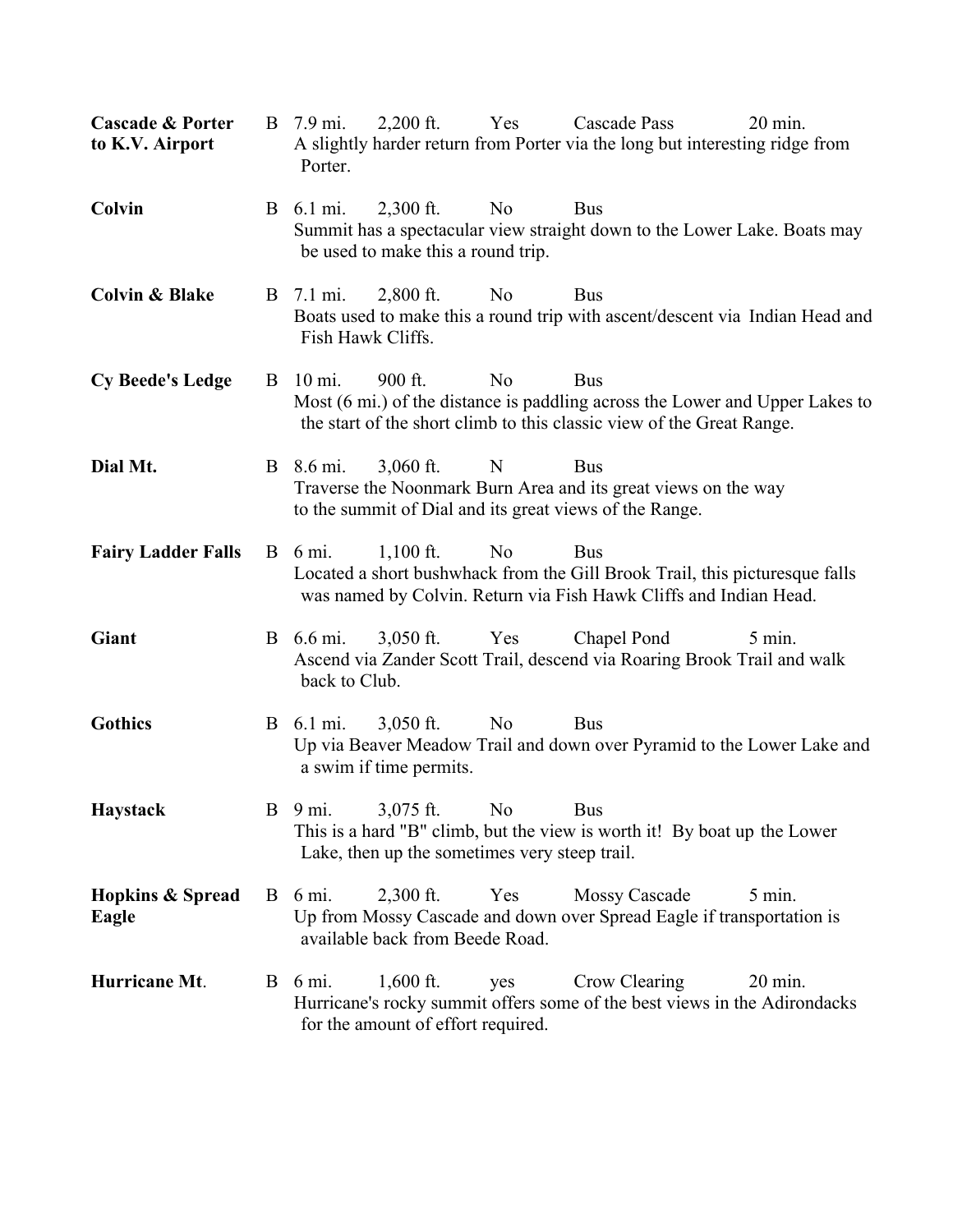| Jay Mt.                            | $2,300$ ft.<br>Yes<br>Glen Rd.<br>$20 \text{ min}$ .<br>$B \sim 7$ mi.<br>Via a new trail to the top of a ridge, then mostly in the open for the<br>remaining 2 mi. to the summit.                                             |
|------------------------------------|--------------------------------------------------------------------------------------------------------------------------------------------------------------------------------------------------------------------------------|
| <b>Knob Lock</b><br>(bushwhack)    | <b>B</b> 4.0 mi.<br>$1,500$ ft.<br>Yes<br><b>Rt. 9N</b><br>$15$ min.<br>Located just south of Rt. 9N between Keene and Elizabeth town this peak<br>offers a marvelous view after a sometimes thick bushwhack.                  |
| <b>Lower Wolf Jaw</b>              | $2,700$ ft.<br>N <sub>0</sub><br>Ausable Club<br><b>B</b> 8.7 mi.<br>Up via W.A. White Trail and down via Wedge Brook Trail. Views from<br>W.A. White Ledges on the ascent, waterfalls on the descent.                         |
| McKenzie Mt.                       | Lake Placid<br>45 min.<br><b>B</b> 7.2 mi.<br>$1,940$ ft.<br>Yes<br>Located on the west shore of Lake Placid, this peak offers views of both the<br>High Peaks and the northern Adirondacks.                                   |
| Moose Mt.                          | Lake Placid<br>$B \t 6 mi.$<br>$2,000$ ft.<br>Yes<br>45 min.<br>Located on the west side of Lake Placid, this 3,900 ft. peak offers several<br>unique views. Newly opened trail makes for easy, uncrowded hiking.              |
| Morgan Mt.                         | Wilmington<br>$B \t 6 mi.$<br>$1,800$ ft.<br>Yes<br>45 min.<br>#99 on the list of ADK 100 highest. An easy bushwhack of less than a mile<br>leads To a summit with some views to the south from ledges just off the<br>summit. |
| <b>Noonmark and Round</b>          | 2,400 ft. No<br>$7.2 \text{ mi.}$<br>Ausable Club<br>B<br>Up via Stimson Trail to Noonmark, then down the Adler Trail and back over<br>Round Mt.                                                                               |
| Nun-da-ga-o Ridge                  | $B \t 6 mi.$<br>$1,200$ ft.<br>Yes<br>Crow Clearing<br>20 min.<br>A wonderful series of open ledges culminating on Weston Mt. with return<br>via Lost Pond. Easy for a "B" hike.                                               |
| <b>Pelkey Ledge</b><br>(bushwhack) | 700 ft.<br>Yes<br>South Meadow<br>45 min.<br>$B \quad 5 \text{ mi.}$<br>Hike along Marcy Dam Truck Trail, then bushwhack through open woods to<br>two beautiful ledges.                                                        |
| Pharaoh Mt.                        | Crane Pond<br>$B \quad 9 \text{ mi.}$<br>1470 ft.<br>Yes<br>45 min.<br>Located near Schroon Lake, this rocky summit has superb views of the High<br>Peaks and the Champlain Valley.                                            |
| <b>Phelps Mt.</b>                  | 45 min.<br>B 8.8 mi.<br>$2,000$ ft.<br>Yes<br>ADK Loj<br>Named after our own "Old Mountain" Phelps this peak offers super views of<br>Marcy, Colden, and Algonquin.                                                            |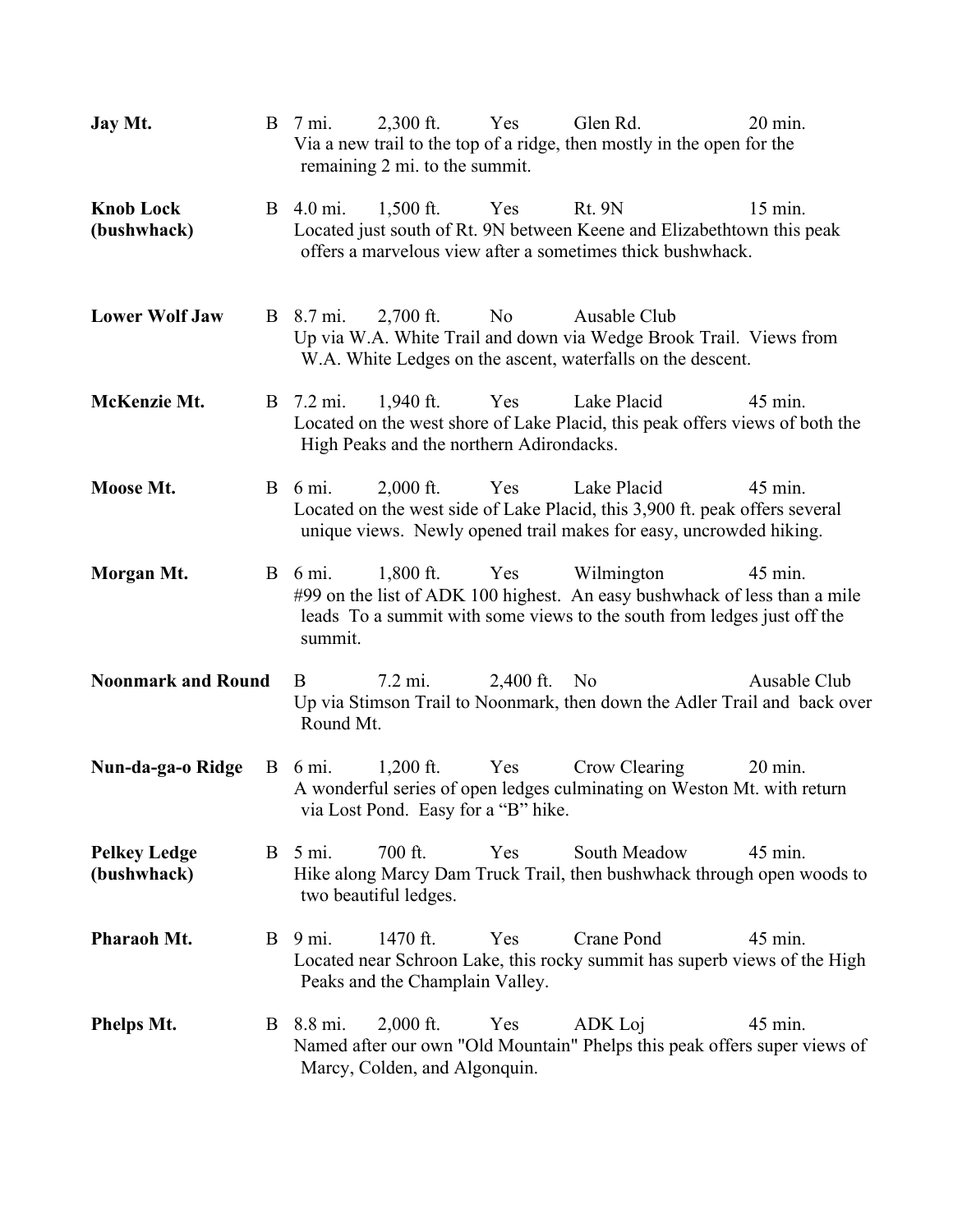| Pinnacle                                  |   | $B \t 6 mi.$            | $1,200$ ft.                                                    | N <sub>0</sub> | <b>Bus</b><br>7 mi. of paddling on Lower and Upper Lake in addition to hiking distance.<br>Great views of the Great Range, Dix Range, and Elk Lake.                  |                   |
|-------------------------------------------|---|-------------------------|----------------------------------------------------------------|----------------|----------------------------------------------------------------------------------------------------------------------------------------------------------------------|-------------------|
| Pitchoff Mt.                              |   | $B \quad 5 \text{ mi.}$ | $1,900$ ft.<br>trailhead below Cascade Lakes.                  | Yes            | Cascade Pass<br>Traverse of all Pitchoff's rocky summits from Cascade Pass to finish at                                                                              | $20 \text{ min.}$ |
| <b>Porter from</b><br><b>Keene Valley</b> |   | $B \quad 9 \text{ mi.}$ | $2,600$ ft.<br>Blueberry Mt. to the Keene Valley Airport.      | Yes            | The Garden<br>A slightly longer but uncrowded approach over Little Porter with return over                                                                           | $10$ min.         |
| <b>Saddleback</b><br>(Jay Range)          |   | <b>B</b> 4 mi.          | $1,400$ ft.                                                    | Yes            | Glen Rd.<br>This seldom-visited peak trailless peak has no herdpath, but the<br>bushwhacking is easy and the views worth the climb                                   | 20 min.           |
| <b>Sage's Folly</b>                       |   | <b>B</b> 6 mi.          | $1,000$ ft.<br>side of the Upper Lake. Swim in Shanty Brook.   | N <sub>0</sub> | <b>Bus</b><br>Paddle the Lower Lake and then over the Carry and up this ridge on the west                                                                            |                   |
| <b>Sawteeth</b>                           |   | B 5.2 mi.               | $2,300$ ft.<br>descends to the Upper Lake to bring back boats. | N <sub>0</sub> | <b>Bus</b><br>Up via Weld Trail and down via aptly named "Scenic Trail" unless the group                                                                             |                   |
| <b>Scarface Mt.</b>                       |   | B 6.8 mi.               | $1,480$ ft.<br>Lake region and the Seward Range.               | Yes            | Ray Brook<br>A relatively easy "B" climb to a peak with some unique views of the Saranac                                                                             | 50 min.           |
| St. Regis Mt.                             |   | $B \quad 5 \text{ mi.}$ | $1,300$ ft.                                                    | Yes            | Paul Smiths<br>A beautiful rocky summit with views of many lakes and the High Peaks.<br>Stop at Paul Smith's Visitor Center possible if drivers stay with the group. | $1$ hr.           |
| <b>Wright Peak</b>                        | B | 7 mi.                   | $2,400$ ft.<br>The summit is rocky with great views.           | Yes            | ADK Loj                                                                                                                                                              | 45 min.           |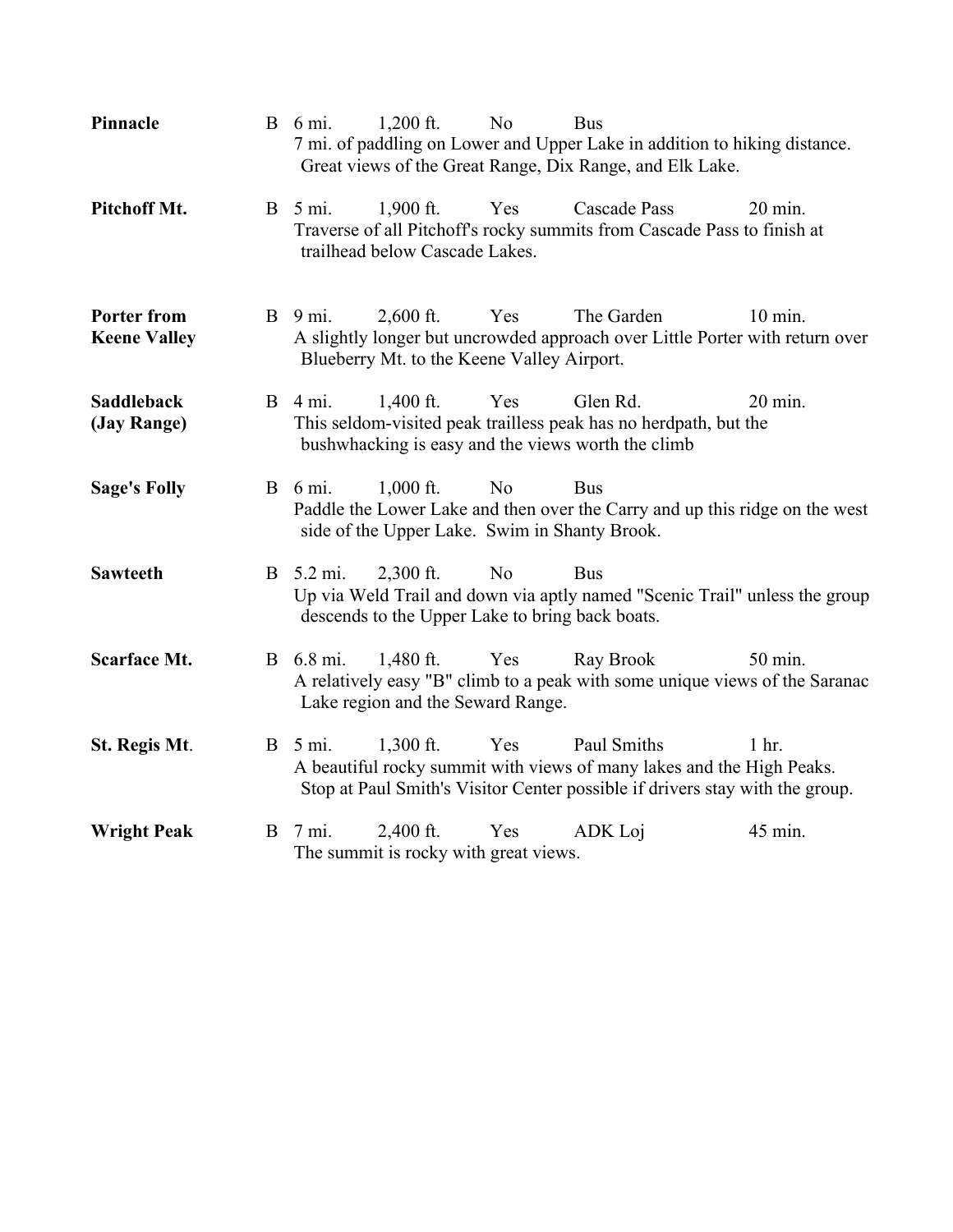#### **C HIKES**

| <b>Trip</b>                                    |               | <b>Distance/Ascent</b> |                                                             | Drive?         | <b>Trailhead</b>                                                                                                                                                  | <b>One-way</b><br><b>Drive time</b> |
|------------------------------------------------|---------------|------------------------|-------------------------------------------------------------|----------------|-------------------------------------------------------------------------------------------------------------------------------------------------------------------|-------------------------------------|
| <b>Baxter Mt.</b>                              |               | C <sub>3</sub> mi.     | $1,000$ ft.<br>classic views of Keene Valley and Marcy.     | Yes            | Beede Rd.<br>Ascent from end of Beede Rd. to rocky ledges with blueberry potential and                                                                            | $10 \text{ min.}$                   |
| <b>Blueberry Cobbles</b>                       |               | $C$ 4.6 mi.            | $1,400$ ft.<br>and Boquet Valley plus acres of blueberries. | Yes            | Rt. 9 in New Russia<br>On the lower slopes of Bald Peak, these peaks offer views of the Dix Range                                                                 | $20 \text{ min.}$                   |
| <b>Blueberry Mt.</b>                           |               | $C$ 4.8 mi.            | 2000<br>and blueberrying potential make it worthwhile.      | Yes            | K. V. Airport<br>The steep climb makes this harder than the average "C" trip, but the views                                                                       | $10 \text{ min.}$                   |
| <b>Brothers</b>                                |               | $C$ 3.5 mi.            | $1,600$ ft.                                                 | Yes            | The Garden<br>These two rocky knobs are traditional favorites with their views of Keene<br>Valley and the Great Range. Blueberrying an almost guaranteed bonus.   | 10 min.                             |
| <b>Catamount</b>                               |               | $C$ 3.6 mi.            | $1,500$ ft.<br>makes this hard for a "C" hike.              | Yes            | N. of Whiteface<br>Long drive, short hike, great views, and blueberries. Some steep scrambling                                                                    | 50 min.                             |
| <b>Cathedral Rocks&amp;</b><br><b>Bear Run</b> |               | $C$ 4.5 mi.            | $700$ ft.                                                   | N <sub>0</sub> | Ausable Club<br>This nearby but often overlooked loop offers several views, an interesting<br>scramble through Bear Run, and a view of aptly-named Pyramid Falls. |                                     |
| Cobble Mt.                                     |               | C <sub>2.5</sub> mi    | $600$ ft.<br>views of the Ausable Valley.                   | Yes            | Bartlett Rd.<br>A short bushwhack through open woods leads to a rocky knob with great                                                                             | 25 min.                             |
| <b>Crows</b> , The                             |               | $C$ 2.1 mi.            | $1,200$ ft.<br>on Nun-da-gao Ridge possible.                | Y              | East Hill<br>Little Crow and then Big Crow, both with good views.1 mi. side trip to view                                                                          | 15 min.                             |
| <b>Flume Knob</b>                              | $\mathbf C$   | 3.8 mi.                | 900 ft.<br>near top. Views of Ausable Valley.               | Yes            | Wilmington<br>A new trail starting at Flume trailhead with easy going at first but steeper                                                                        | 25 min.                             |
| <b>Goodnow Mt.</b>                             | $\mathcal{C}$ | 3.8 mi.                | $1,040$ ft.<br>plan on staying with the group for the day.  | Yes            | Newcomb<br>An easy hike to a still-maintained fire tower with great views. A swim in<br>Rich Lake and/or trip to Visitor Center are possibilities. Drivers should | 75 min.                             |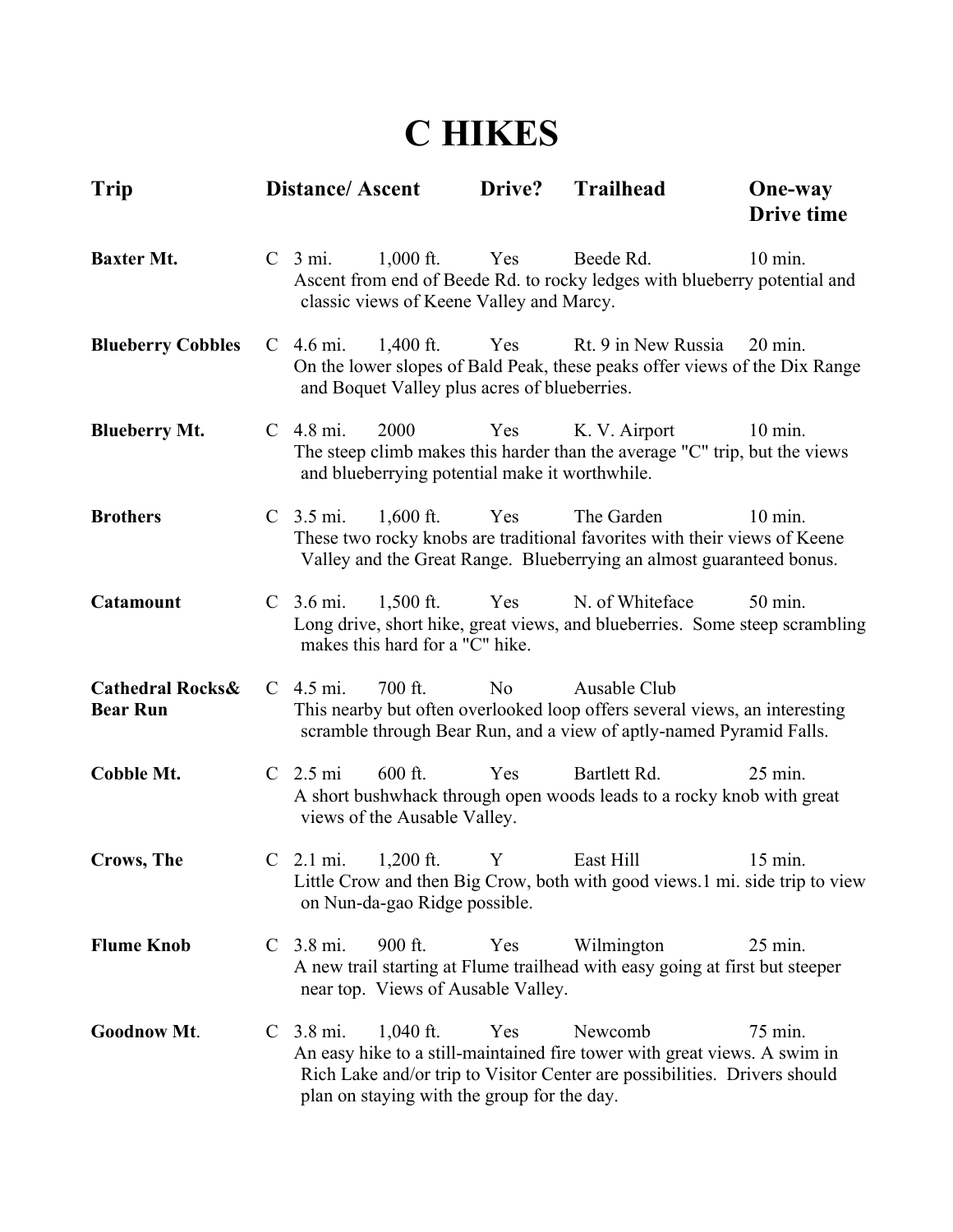| <b>Indian Head &amp; Fish</b> $C$ 3.6 mi.<br><b>Hawk Cliffs</b> |  |                                | $900$ ft.<br>and down to the Boathouse.                          | N <sub>o</sub> | <b>Bus</b><br>Up via Gill Brook Trail to Fish Hawk Cliffs and then over to Indian Head                                                                   |                   |
|-----------------------------------------------------------------|--|--------------------------------|------------------------------------------------------------------|----------------|----------------------------------------------------------------------------------------------------------------------------------------------------------|-------------------|
| <b>Little Porter</b>                                            |  | C $3.6 \text{ mi.}$ 1,400 ft.  |                                                                  | Yes            | The Garden.<br>This rocky lower peak of Porter has great views and a new, well-graded trail.                                                             | $10 \text{ min.}$ |
| Lost Lookout &<br><b>Beaver Meadow Falls</b>                    |  | $C$ 2.4 mi.                    | $600$ ft.<br>bathing suit for swim if there is time.             | No             | <b>Bus</b><br>Up via Beaver Meadow Falls and over Lost Lookout to the Lake. Bring                                                                        |                   |
| Marble Mt.                                                      |  | $C$ 1.6 mi.                    | 900 ft.                                                          | Yes            | Whiteface Highway 30 min<br>A short, steep climb up an old ski area lift line to unique views.                                                           |                   |
| Mt. Jo                                                          |  | C <sub>2</sub> mi.             | $600$ ft.<br>swim at Heart Lake or Cascade Lake is possible      | Yes            | ADK Loj<br>A short hike with one of the best views of the High Peaks anywhere. A                                                                         | 40 min.           |
| <b>Noonmark Burn Area</b>                                       |  | $\mathcal{C}$                  | 4.5 mi.<br>walk down Lake Road                                   | 1,500 ft. No   | Take bus to Leach Trail and hike to spectacular new views. Return with a                                                                                 | <b>Bus</b>        |
| <b>Nubble</b>                                                   |  | C <sub>3</sub> mi.             | $1,100$ ft. Yes<br>Return via Roaring Brook Falls and walk back. |                | Chapel Pond<br>Ascend from Chapel Pond via Zander Scott Trail to Washbowl and Nubble.                                                                    | $5 \text{ min.}$  |
| Outlook #4 on Saw-<br><b>Teeth Scenic Trail</b>                 |  | C $2.4 \text{ mi.}$ 1,300 ft.  |                                                                  | N <sub>o</sub> | <b>Bus</b><br>By boat to west side of Lower Lake, then steep up to four outlooks.                                                                        |                   |
| Owl Head Lookout C 5.5 mi 1,200 ft.                             |  |                                |                                                                  | Yes            | <b>Rt. 9N</b><br>This is the first peak on the North Trail to Giant and is not to be confused<br>with the similarly-named peak on the Cascade Pass road. | 20 min.           |
| <b>Pitchoff Boulders</b>                                        |  | C <sub>3.2</sub> mi.           | 850 ft.<br>explore secret passages among the rocks.              | Yes            | Cascade Pass<br>This is the first ledge on Pitchoff and offers both great views and a chance to                                                          | $20 \text{ min.}$ |
| Poke-o-Moonshine<br>Mt.                                         |  | $C$ 2.2 mi.<br>the High Peaks. | $1,280$ ft.                                                      | Yes            | North of Lewis<br>A short climb to a restored fire tower. Great views of Lake Champlain and                                                              | 45 min.           |
| <b>Rooster Comb</b>                                             |  | $C$ 5.7 mi.                    | $1,600$ ft.<br>Brook valley and possible blueberrying.           | Yes            | Keene Valley<br>Ascend from Keene Valley with return to the Club. Views of the Johns                                                                     | $5 \text{ min.}$  |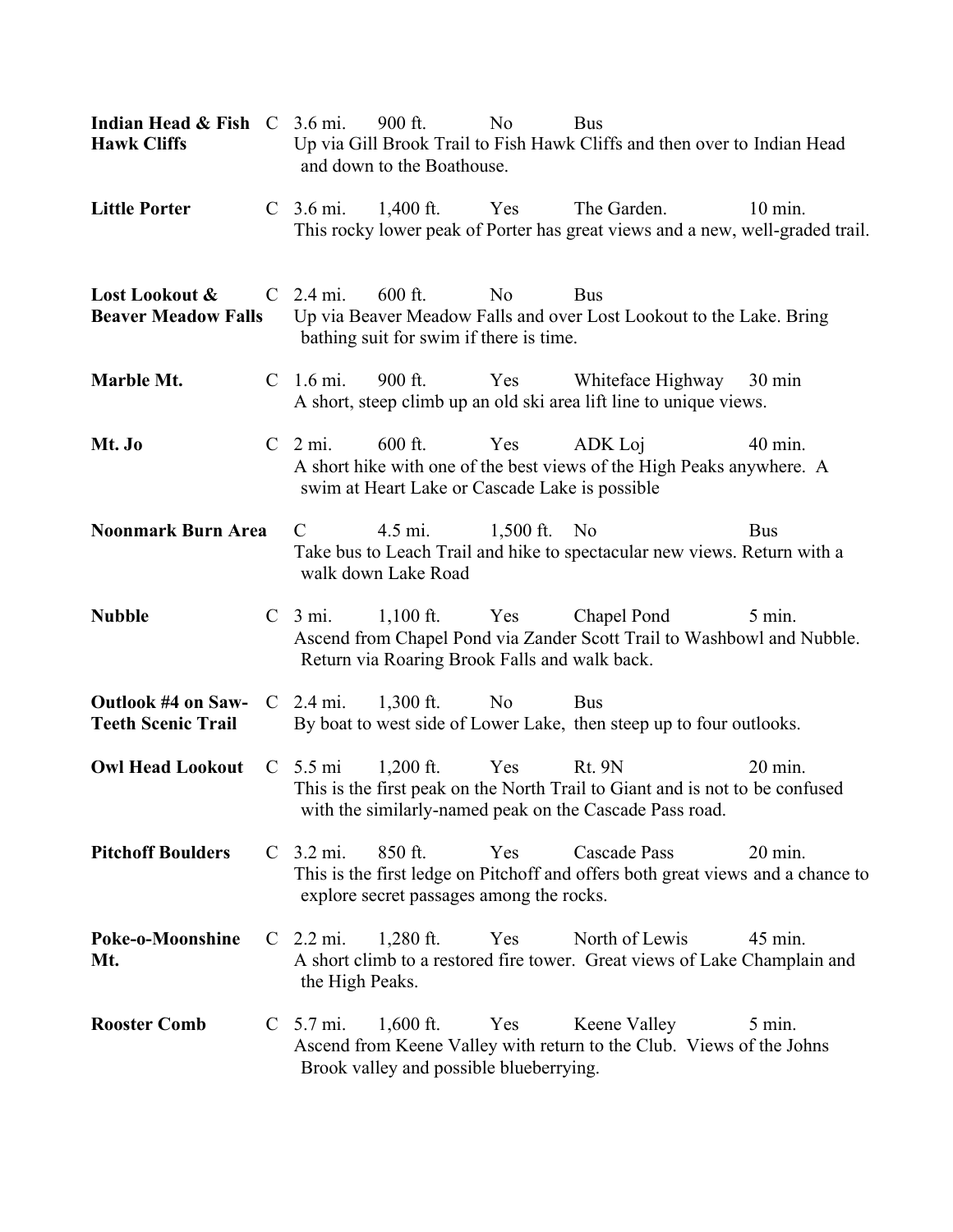| Round Mt.                                   | C $4.6 \text{ mi.}$ 1,800 ft.<br>No<br>Ausable Club<br>Great views along the way and from the summit of this less-visited "little<br>brother" of Noonmark.                                                                              |
|---------------------------------------------|-----------------------------------------------------------------------------------------------------------------------------------------------------------------------------------------------------------------------------------------|
| <b>Silver Lake Mt.</b>                      | $800$ ft.<br>Yes<br>Silver Lake<br>C <sub>1.8</sub> mi.<br>1 <sub>hr</sub><br>A long drive, but a fun climb with blueberries, views, and a chance to see<br>peregrines that were first reintroduced to the Adirondacks on these cliffs. |
| Snow Mt.<br>from Club                       | 1035<br>$C \quad 4.4 \text{ mi.}$<br>Ausable Club<br>N<br>A hike to our "backyard" summit with views of the Club plus usually<br>excellent blueberries                                                                                  |
| <b>Snow Mt. from</b><br><b>Keene Valley</b> | 1,360 ft. Y Keene Valley<br>$C$ 4.7 mi.<br>$5 \text{ min.}$<br>Hike back to Club from Keene Valley via Snow's rocky summit with usually<br>excellent blueberries.                                                                       |
| <b>Tenderfoot Pools</b>                     | Yes<br>The Garden<br>$C$ 4.5 mi.<br>$400$ ft.<br>$10 \text{ min}$ .<br>A beautiful series of pools on Johns Brook with slides between the pools for<br>great swimming.                                                                  |
| <b>Twin Pond Mt.</b>                        | $C$ 1.7 mi.<br>$500$ ft.<br>Yes<br>Round Pond<br>$10 \text{ min.}$<br>Twin Pond is next to Round Pond, and this rocky knob is only a 1/4 mi.<br>bushwhack from the trail.                                                               |
| <b>Upper Boquet Pools</b> C 2 mi.           | $200$ ft.<br>Yes<br>Rt. 73<br>$10 \text{ min.}$<br>Always a popular trip, there is one deep pool and several slides for<br>swimming.                                                                                                    |
| Van Hoevenberg, Mt. C 3.8 mi.               | 780 ft.<br>Yes<br>near ADK Loj<br>45 min.<br>Ascent from South Meadow Rd. to a series of ledges with great views of the<br>High Peaks.                                                                                                  |
|                                             | <b>W. A. White Ledges</b> $C$ 4.0 mi. 1,500 ft.<br>No No<br>Ausable Club<br>These first two ledges on the W.A. White Trail offer great views of the<br>Ausable Club, Giant, and the Ausable Club.                                       |
| <b>West River Trail</b><br>to Lower Lake    | C <sub>4.0</sub> mi<br>700 ft.<br>N <sub>o</sub><br>Ausable Club<br>A walk along this trail past Wedge Brook Cascades, Beaver Meadow Falls,<br>and Rainbow Falls to the Lower lake. Bus ticket needed for the return.                   |
| <b>Weston Mt.</b>                           | $C \quad 5 \text{ mi.}$<br>$800$ ft.<br>Yes<br>Crow Clearing<br>$20 \text{ min.}$<br>This small rocky knob above Lost Pond offers great views for the effort.<br>Blueberries too, perhaps.                                              |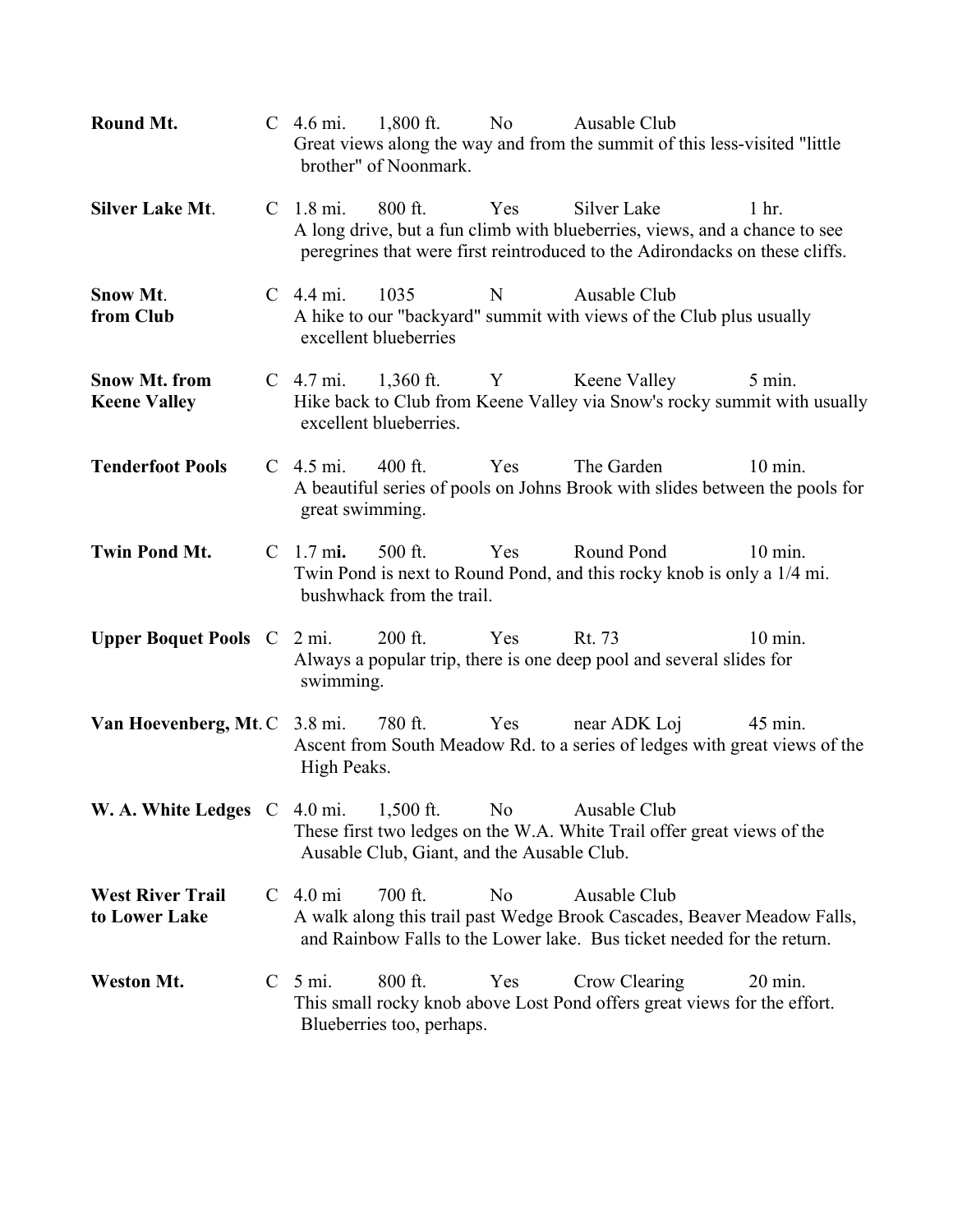## **CANOE TRIPS**

| Trip                                                    | <b>Distance</b>                                                                                                                                                                                     | Drive?     | <b>Trailhead</b>             | <b>One-way</b><br><b>Drive time</b> |
|---------------------------------------------------------|-----------------------------------------------------------------------------------------------------------------------------------------------------------------------------------------------------|------------|------------------------------|-------------------------------------|
| <b>Buzzard Hill Canoe</b><br>and Bushwhack              | Ca 7 mi<br>Paddle across Middle Saranac Lake to Weller Pond. 1.5 mi. round-trip<br>bushwhack to ledges on Buzzard Hill with unique views.                                                           | Y          | South Creek                  | 1 <sub>hr</sub>                     |
| <b>Lake Placid</b><br><b>Canoe Trip</b>                 | Ca 8 mi.<br>Paddle to north end of Lake Placid and hike approx. 1 mi. to a view on<br>Eagle Eyrie                                                                                                   | Y          | Lake Placid                  | 40 min.                             |
| <b>Saranac Lake</b><br><b>Canoe Trip</b>                | Ca 9 mi.<br>Launch at South Creek on Middle Saranac Lake. Paddle across Middle<br>Saranac, through the Locks to Lower Saranac Lake.                                                                 | Y          | <b>South Creek</b>           | $1$ hr.                             |
| <b>Chub River</b><br><b>Canoe Trip</b>                  | Ca 9 mi.<br>An up and back trip on a river similar to the Inlet and Stillwater. One 1/4 mi.<br>carry.                                                                                               | Yes        | Lake Placid                  | $40$ min.                           |
| Follensby Clear Pond Ca 11 mi.<br><b>Floodwood Loop</b> | Four short portages link Follensby Clear with Fish Creek, Copperas, Whey,<br>Rollins, and Floodwood ponds.                                                                                          | Yes        | <b>Fish Creek</b>            | $1 - 1/4$ hrs.                      |
| <b>Jones Pond to St.</b><br><b>Regis Lake Canoe</b>     | Ca 8 mi.<br>Paddle from Jones Pond to St. Regis Lake. One carry of 1/3 mi. through<br>campus of Paul Smith'                                                                                         | Yes        | Jones Pond                   | $1$ hr.                             |
| Saranac River Canoe Ca 10.5 mi.<br><b>Trip</b>          | Start in center of Village of Saranac Lake. Practice on easy rapids in the<br>"paddle park" before encountering a few mild rapids through the Village.                                              | Yes        | Saranac Lake Village 50 min. |                                     |
| <b>Schroon River</b>                                    | Ca 8 mi.<br>Start at Exit 29 with some mild rapids and one fish dam for paddling<br>excitement. Short portage around Schroon Falls, a swim, and then flat<br>water to the finish near Schroon Lake. | <b>Yes</b> | North Hudson                 | 30 min.                             |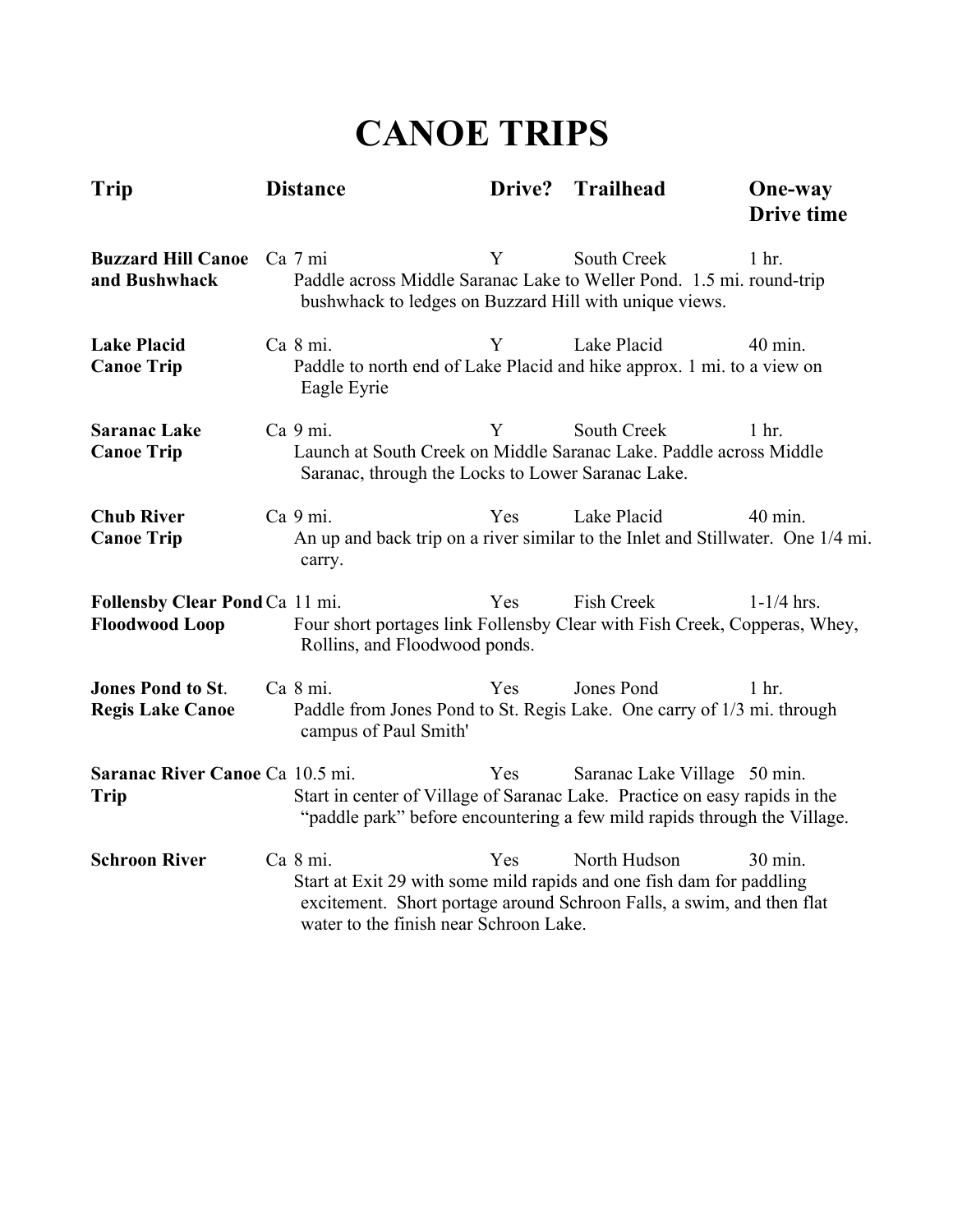## **OVERNIGHTS**

| Trip                                            | <b>Distance/Ascent</b> |                                                              | Drive?     | <b>Trailhead</b>                                                                                                                                                    | <b>One-way</b><br>Drive time |
|-------------------------------------------------|------------------------|--------------------------------------------------------------|------------|---------------------------------------------------------------------------------------------------------------------------------------------------------------------|------------------------------|
| <b>Alderdice</b>                                | Ov                     | No                                                           | <b>Bus</b> | Camping at Alderdice Lean-to on Lower Ausable Lake. Second day can<br>include a trip to the Ice Caves, Shanty Brook, etc.                                           |                              |
| <b>Allen to Lake</b><br><b>Colden overnight</b> | Ov $35+$ mi.           | $8,000$ ft.<br>Cliff, Redfield, Gray, and Skylight possible. | Yes        | Tahawus<br>Climb Allen enroute to camping at Flowed Lands. Ascents of Marshall,                                                                                     | 1 <sub>hr.</sub>             |
| <b>Bog-Oswegatchie</b><br><b>Traverse</b>       | Ov 40 mi.              |                                                              | Yes        | Hitchins Pond<br>Paddle 16 mi. to end of Lows Lake, then a 1 mi. carry and a 2 mi. to the<br>Oswegatchie River for a 20+ mile descent to Inlet near Cranberry Lake. | $1 - 1/2$ hr                 |
| <b>Johns Brook</b><br>Overnight                 | Ov 15 mi.              | $4,000$ ft.                                                  | Yes        | The Garden<br>1.5 mi. backpack to Keene Valley Chapter ADK lean-to on Johns Brook.<br>Swim at Tenderfoot Pools with ascent of Big Slide possible.                   | $10$ min.                    |
| <b>Lake Colden</b><br>Overnight                 | $Ov$ 30 mi             | $8,000$ ft.                                                  | Yes        | ADK Loj<br>Camp at Lake Colden with ascents of Marshall, Cliff, Redfield, and Gray<br>possible. Return to Ausable Lakes via Four Corners also possible.             | 45 min.                      |
| <b>Little Tupper</b><br><b>Canoe Trip</b>       | Ov 14 mi.              | Explore other ponds nearby and return.                       | Y          | Little Tupper<br>Canoe up Little Tupper and up inlet to camp on Rock Pond                                                                                           | $1 - 1/2$ hr.                |
| <b>Long Lake to</b><br><b>Saranac Lake</b>      | <b>Ov</b> 45 mi.       |                                                              | Y          | Long Lake<br>Three day trip from Long Lake to the Saranac Lakes via the Indian Carry.<br>Camping at Raquette Falls and Middle Saranac Lake.                         | $1 - 1/2$ hr.                |
| <b>Lost Pond</b>                                |                        | Ov 10 mi. 3,000 ft. Y                                        |            | Crow Clearing<br>Hike to lean-to at Lost Pond with climbs of Weston Mt. and Hurricane Mt.                                                                           | 20 min.                      |
| <b>North End ADK</b><br><b>Canoe Route</b>      | Ov 25 mi.              |                                                              | Yes        | Lake Kushaqua<br>Start near Onchiota and paddle across Rainbow Lake, Jones Pond, Osgood<br>Pond, St. Regis Lake and the Seven Carries to Little Clear Pond.         | 1 <sub>hr.</sub>             |
| <b>Raquette River</b><br><b>Canoe Trip</b>      | Ov 40 mi.              | "Crusher" if it is a two day trip.                           | Yes        | Long Lake<br>Paddle down Long Lake and the Raquette River to Tupper Lake or the                                                                                     | 1.5 <sub>hr.</sub>           |